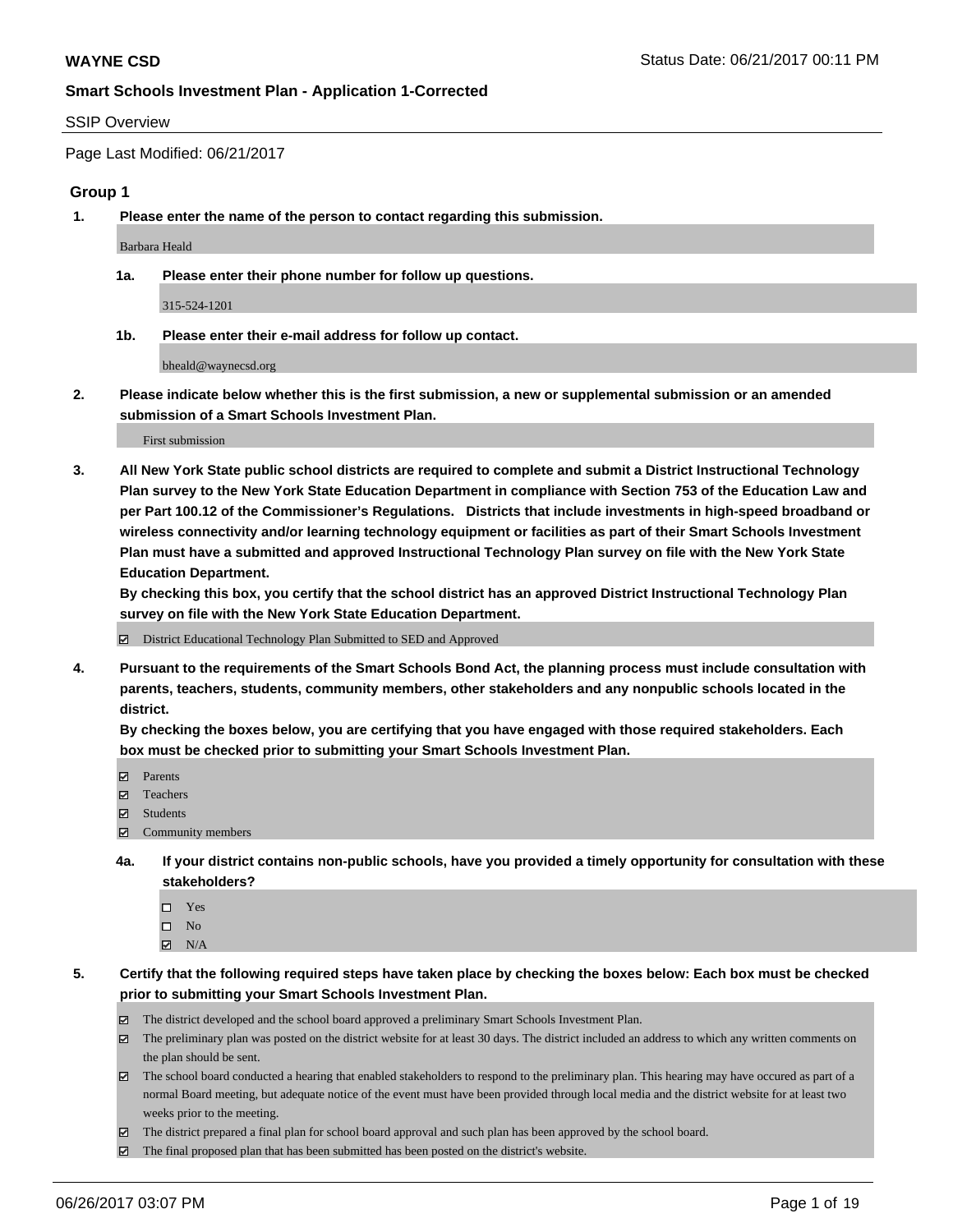SSIP Overview

Page Last Modified: 06/21/2017

**5a. Please upload the proposed Smart Schools Investment Plan (SSIP) that was posted on the district's website, along with any supporting materials. Note that this should be different than your recently submitted Educational Technology Survey. The Final SSIP, as approved by the School Board, should also be posted on the website and remain there during the course of the projects contained therein.**

BOE smartschool 10-6-16.pdf

**5b. Enter the webpage address where the final Smart Schools Investment Plan is posted. The Plan should remain posted for the life of the included projects.**

http://waynecsd.org/departments.cfm?subpage=1995580

**6. Please enter an estimate of the total number of students and staff that will benefit from this Smart Schools Investment Plan based on the cumulative projects submitted to date.**

2,500

**7. An LEA/School District may partner with one or more other LEA/School Districts to form a consortium to pool Smart Schools Bond Act funds for a project that meets all other Smart School Bond Act requirements. Each school district participating in the consortium will need to file an approved Smart Schools Investment Plan for the project and submit a signed Memorandum of Understanding that sets forth the details of the consortium including the roles of each respective district.**

 $\Box$  The district plans to participate in a consortium to partner with other school district(s) to implement a Smart Schools project.

**8. Please enter the name and 6-digit SED Code for each LEA/School District participating in the Consortium.**

| <b>Partner LEA/District</b> | <b>ISED BEDS Code</b> |
|-----------------------------|-----------------------|
| (No Response)               | (No Response)         |

**9. Please upload a signed Memorandum of Understanding with all of the participating Consortium partners.**

(No Response)

**10. Your district's Smart Schools Bond Act Allocation is:**

\$1,433,099

**11. Enter the budget sub-allocations by category that you are submitting for approval at this time. If you are not budgeting SSBA funds for a category, please enter 0 (zero.) If the value entered is \$0, you will not be required to complete that survey question.**

|                                       | Sub-        |
|---------------------------------------|-------------|
|                                       | Allocations |
| <b>School Connectivity</b>            | 100,200     |
| Connectivity Projects for Communities | $\mathbf 0$ |
| <b>Classroom Technology</b>           | 212,500     |
| Pre-Kindergarten Classrooms           | $\mathbf 0$ |
| Replace Transportable Classrooms      | 0           |
| <b>High-Tech Security Features</b>    | 100,000     |
| Totals:                               | 412,700     |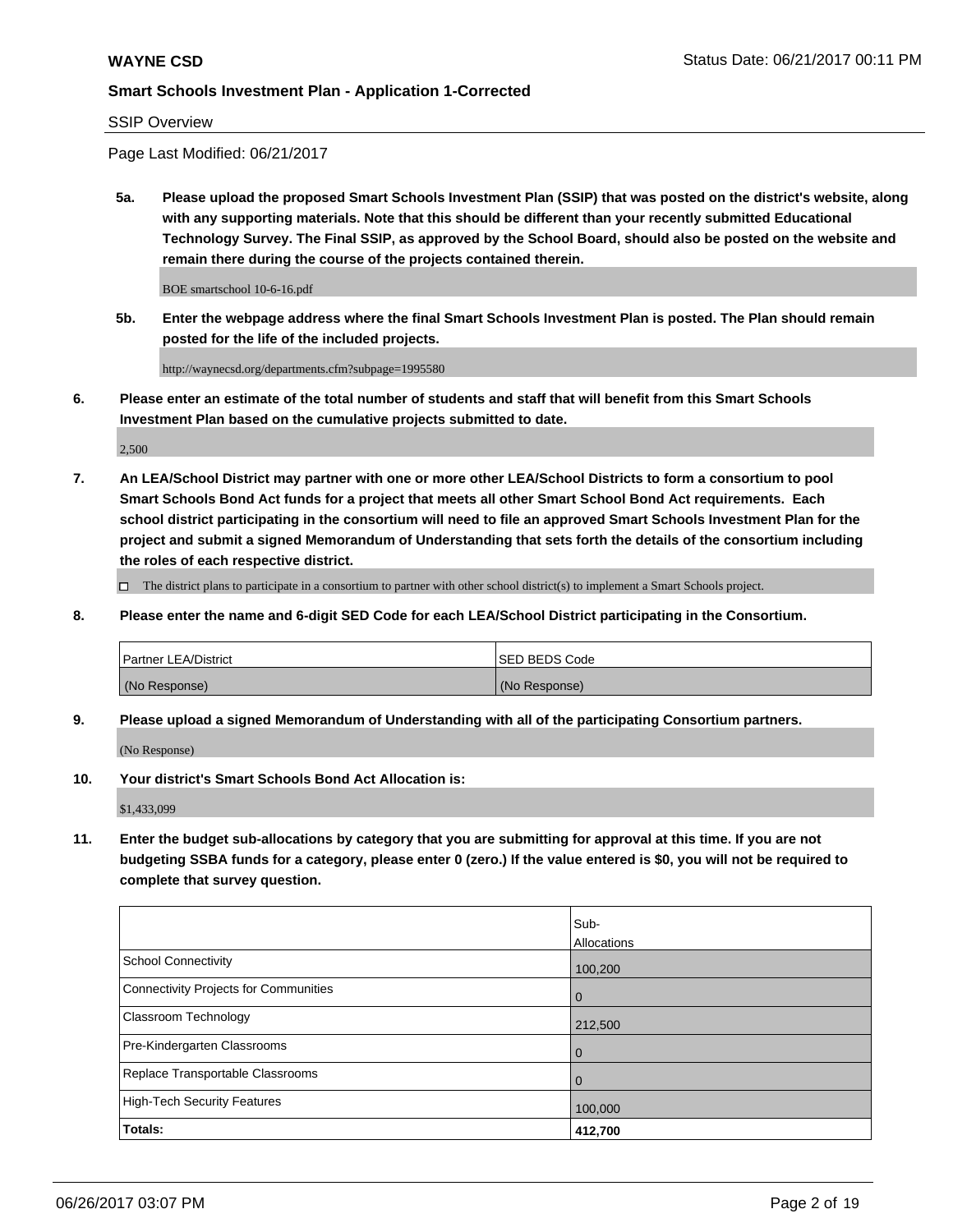### School Connectivity

Page Last Modified: 06/21/2017

# **Group 1**

- **1. In order for students and faculty to receive the maximum benefit from the technology made available under the Smart Schools Bond Act, their school buildings must possess sufficient connectivity infrastructure to ensure that devices can be used during the school day. Smart Schools Investment Plans must demonstrate that:**
	- **sufficient infrastructure that meets the Federal Communications Commission's 100 Mbps per 1,000 students standard currently exists in the buildings where new devices will be deployed, or**
	- **is a planned use of a portion of Smart Schools Bond Act funds, or**
	- **is under development through another funding source.**

**Smart Schools Bond Act funds used for technology infrastructure or classroom technology investments must increase the number of school buildings that meet or exceed the minimum speed standard of 100 Mbps per 1,000 students and staff within 12 months. This standard may be met on either a contracted 24/7 firm service or a "burstable" capability. If the standard is met under the burstable criteria, it must be:**

**1. Specifically codified in a service contract with a provider, and**

**2. Guaranteed to be available to all students and devices as needed, particularly during periods of high demand, such as computer-based testing (CBT) periods.**

**Please describe how your district already meets or is planning to meet this standard within 12 months of plan submission.**

Wayne Central School District meets this standard with the following rationale:

Student enrollment is 2,243 currently. That equates to 224.3 Mbps as per the standard. We have 500 Mbps which exceeds the standard. Therefore we meet with criteria described in this standard.

- **1a. If a district believes that it will be impossible to meet this standard within 12 months, it may apply for a waiver of this requirement, as described on the Smart Schools website. The waiver must be filed and approved by SED prior to submitting this survey.**
	- By checking this box, you are certifying that the school district has an approved waiver of this requirement on file with the New York State Education Department.

### **2. Connectivity Speed Calculator (Required)**

|                         | I Number of<br><b>Students</b> | Multiply by<br>100 Kbps | Divide by 1000   Current Speed<br>to Convert to<br>Required<br>Speed in Mb | lin Mb | Expected<br>Speed to be<br>Attained Within Required<br>12 Months | <b>Expected Date</b><br>When<br>Speed Will be<br>Met |
|-------------------------|--------------------------------|-------------------------|----------------------------------------------------------------------------|--------|------------------------------------------------------------------|------------------------------------------------------|
| <b>Calculated Speed</b> | 2,243                          | 224,300                 | 224.3                                                                      | 500    | (No<br>Response)                                                 | (No<br>Response)                                     |

# **3. Describe how you intend to use Smart Schools Bond Act funds for high-speed broadband and/or wireless connectivity projects in school buildings.**

Currently our bandwidth is more than sufficient to provide wifi saturation in allowing for our goal of 1:1 device access for our students. However, with this plan, Access Points will need to be purchased and placed in each of our classrooms to move from 50% coverage to 100% saturation. This is because although we have the bandwidth and network infrastructure including existing cat6 cabling and switches, we lack in the number of access point devices needed in the classroom.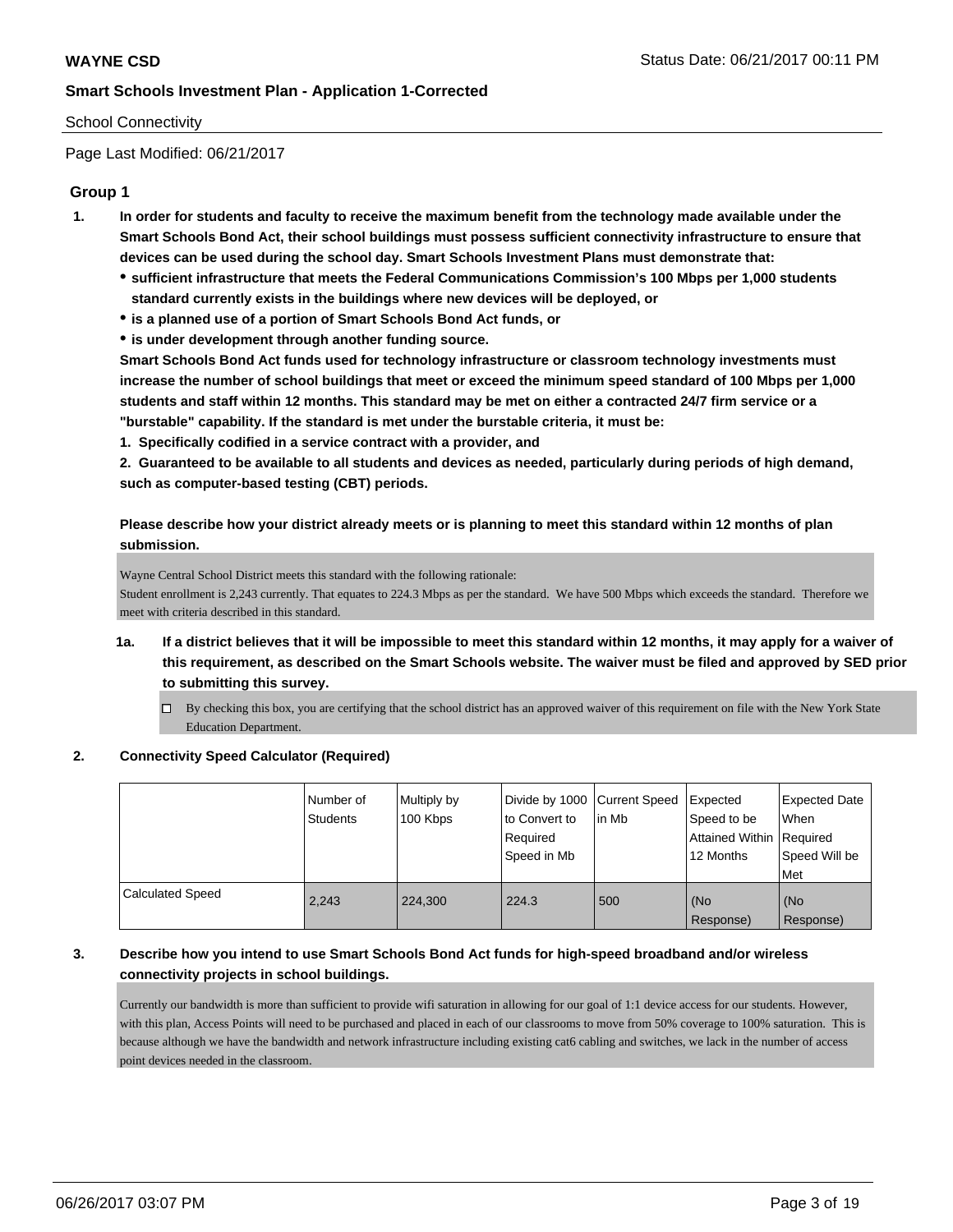### School Connectivity

Page Last Modified: 06/21/2017

**4. Describe the linkage between the district's District Instructional Technology Plan and the proposed projects. (There should be a link between your response to this question and your response to Question 1 in Part E. Curriculum and Instruction "What are the district's plans to use digital connectivity and technology to improve teaching and learning?)**

The district is implementing Google Apps for Education k-12 with multiple devices and variations of levels of access. Wayne implemented a 1:1 chromebook initiative in 6-9 ELA and SS classrooms while K-5 has laptop and ipad centers in each of their classrooms. Elementary is beginning a 1:1 shared chromebook program with 5th grade Math. The highschool students have access to classroom carts of ipads, laptops and chromebooks. Each teacher K-5 was issued an ipad while teachers at the secondary level have the opportunity to request based on their interest and needs. All school have computer labs for additional access to digital content for students.

**5. If the district wishes to have students and staff access the Internet from wireless devices within the school building, or in close proximity to it, it must first ensure that it has a robust Wi-Fi network in place that has sufficient bandwidth to meet user demand.**

**Please describe how you have quantified this demand and how you plan to meet this demand.**

We currently have approximately 2,000 wireless devices on our wifi network each day with 216 wifi access points located throughout the district in hallways. We anticipate 1:1 device allocation as well as online testing requirements in the near future which will require us to increase our number of access points and re-locate them directly into instructional areas. Our plan includes the purchase of 180 additional access points. We will be starting with the Middle School and High School, installing a new Aruba controller(purchased with general fund) and access points(smart bond). The current access points in the hallways of these two buildings will be re-distributed to the elementary schools. This will allow us to move from 50% coverage 100% saturation level of wifi connectivity for our students, staff, and Wayne CSD guests.

**6. As indicated on Page 5 of the guidance, the Office of Facilities Planning will have to conduct a preliminary review of all capital projects, including connectivity projects.**

**Please indicate on a separate row each project number given to you by the Office of Facilities Planning.**

| Project Number        |  |
|-----------------------|--|
| 65-08-01-06-7-999-BA1 |  |

**7. Certain high-tech security and connectivity infrastructure projects may be eligible for an expedited review process as determined by the Office of Facilities Planning.**

**Was your project deemed eligible for streamlined review?**

Yes

**7a. Districts that choose the Streamlined Review Process will be required to certify that they have reviewed all installations with their licensed architect or engineer of record and provide that person's name and license number. The licensed professional must review the products and proposed method of installation prior to implementation and review the work during and after completion in order to affirm that the work was codecompliant, if requested.**

I certify that I have reviewed all installations with a licensed architect or engineer of record.

**8. Include the name and license number of the architect or engineer of record.**

| Name        | License Number |
|-------------|----------------|
| Ben Jackson | 589            |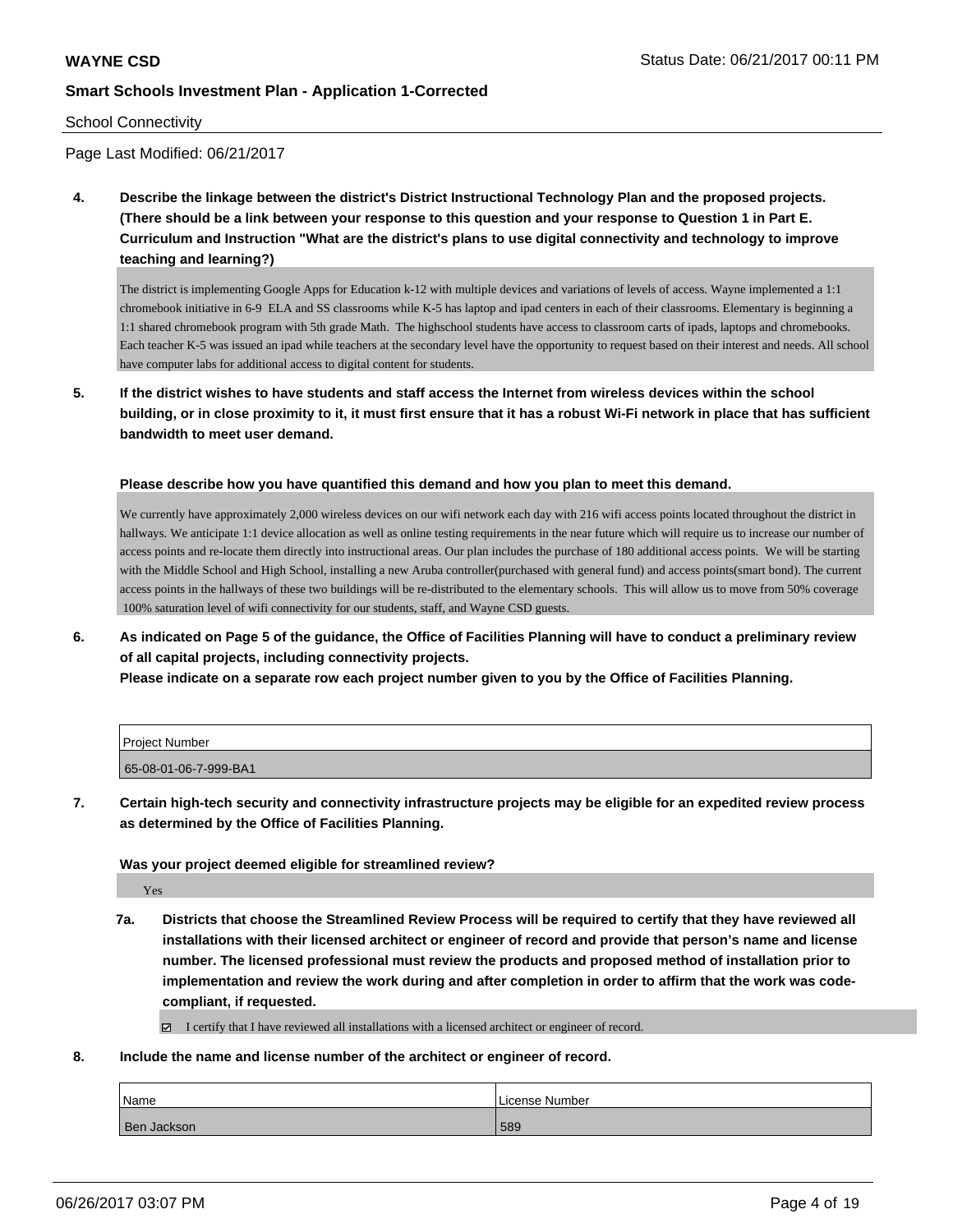### School Connectivity

Page Last Modified: 06/21/2017

**9. If you are submitting an allocation for School Connectivity complete this table. Note that the calculated Total at the bottom of the table must equal the Total allocation for this category that you entered in the SSIP Overview overall budget.** 

|                                            | Sub-          |
|--------------------------------------------|---------------|
|                                            | Allocation    |
| Network/Access Costs                       | 100,200       |
| <b>Outside Plant Costs</b>                 | (No Response) |
| School Internal Connections and Components | (No Response) |
| <b>Professional Services</b>               | (No Response) |
| Testing                                    | (No Response) |
| <b>Other Upfront Costs</b>                 | (No Response) |
| <b>Other Costs</b>                         | (No Response) |
| Totals:                                    | 100,200       |

**10. Please detail the type, quantity, per unit cost and total cost of the eligible items under each sub-category. This is especially important for any expenditures listed under the "Other" category. All expenditures must be eligible for tax-exempt financing to be reimbursed through the SSBA. Sufficient detail must be provided so that we can verify this is the case. If you have any questions, please contact us directly through smartschools@nysed.gov. NOTE: Wireless Access Points should be included in this category, not under Classroom Educational Technology, except those that will be loaned/purchased for nonpublic schools.**

| Select the allowable expenditure | Item to be purchased | Quantity | Cost per Item | <b>Total Cost</b> |
|----------------------------------|----------------------|----------|---------------|-------------------|
| type.                            |                      |          |               |                   |
| Repeat to add another item under |                      |          |               |                   |
| each type.                       |                      |          |               |                   |
| Network/Access Costs             | Wifi Access Points   | 180      | 557           | 100.200           |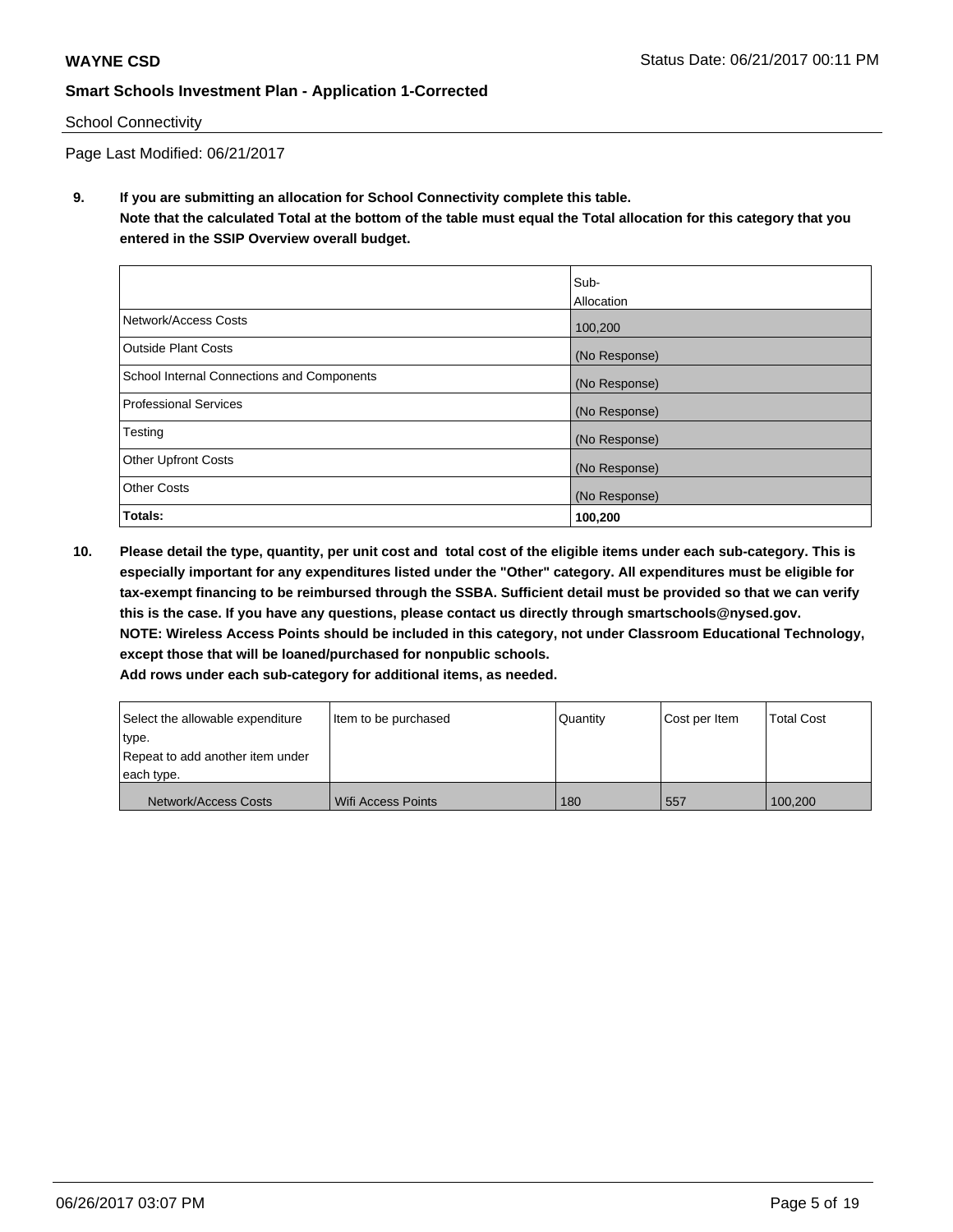Community Connectivity (Broadband and Wireless)

Page Last Modified: 06/21/2017

# **Group 1**

**1. Describe how you intend to use Smart Schools Bond Act funds for high-speed broadband and/or wireless connectivity projects in the community.**

(No Response)

**2. Please describe how the proposed project(s) will promote student achievement and increase student and/or staff access to the Internet in a manner that enhances student learning and/or instruction outside of the school day and/or school building.**

(No Response)

**3. Community connectivity projects must comply with all the necessary local building codes and regulations (building and related permits are not required prior to plan submission).**

 $\Box$  I certify that we will comply with all the necessary local building codes and regulations.

**4. Please describe the physical location of the proposed investment.**

(No Response)

**5. Please provide the initial list of partners participating in the Community Connectivity Broadband Project, along with their Federal Tax Identification (Employer Identification) number.**

| <b>Project Partners</b> | Federal ID#   |
|-------------------------|---------------|
| (No Response)           | (No Response) |

**6. If you are submitting an allocation for Community Connectivity, complete this table. Note that the calculated Total at the bottom of the table must equal the Total allocation for this category that you entered in the SSIP Overview overall budget.**

|                                    | Sub-Allocation |
|------------------------------------|----------------|
| Network/Access Costs               | (No Response)  |
| Outside Plant Costs                | (No Response)  |
| <b>Tower Costs</b>                 | (No Response)  |
| <b>Customer Premises Equipment</b> | (No Response)  |
| <b>Professional Services</b>       | (No Response)  |
| Testing                            | (No Response)  |
| <b>Other Upfront Costs</b>         | (No Response)  |
| <b>Other Costs</b>                 | (No Response)  |
| Totals:                            | 0              |

**7. Please detail the type, quantity, per unit cost and total cost of the eligible items under each sub-category. This is especially important for any expenditures listed under the "Other" category. All expenditures must be capital-bond eligible to be reimbursed through the SSBA. If you have any questions, please contact us directly through smartschools@nysed.gov.**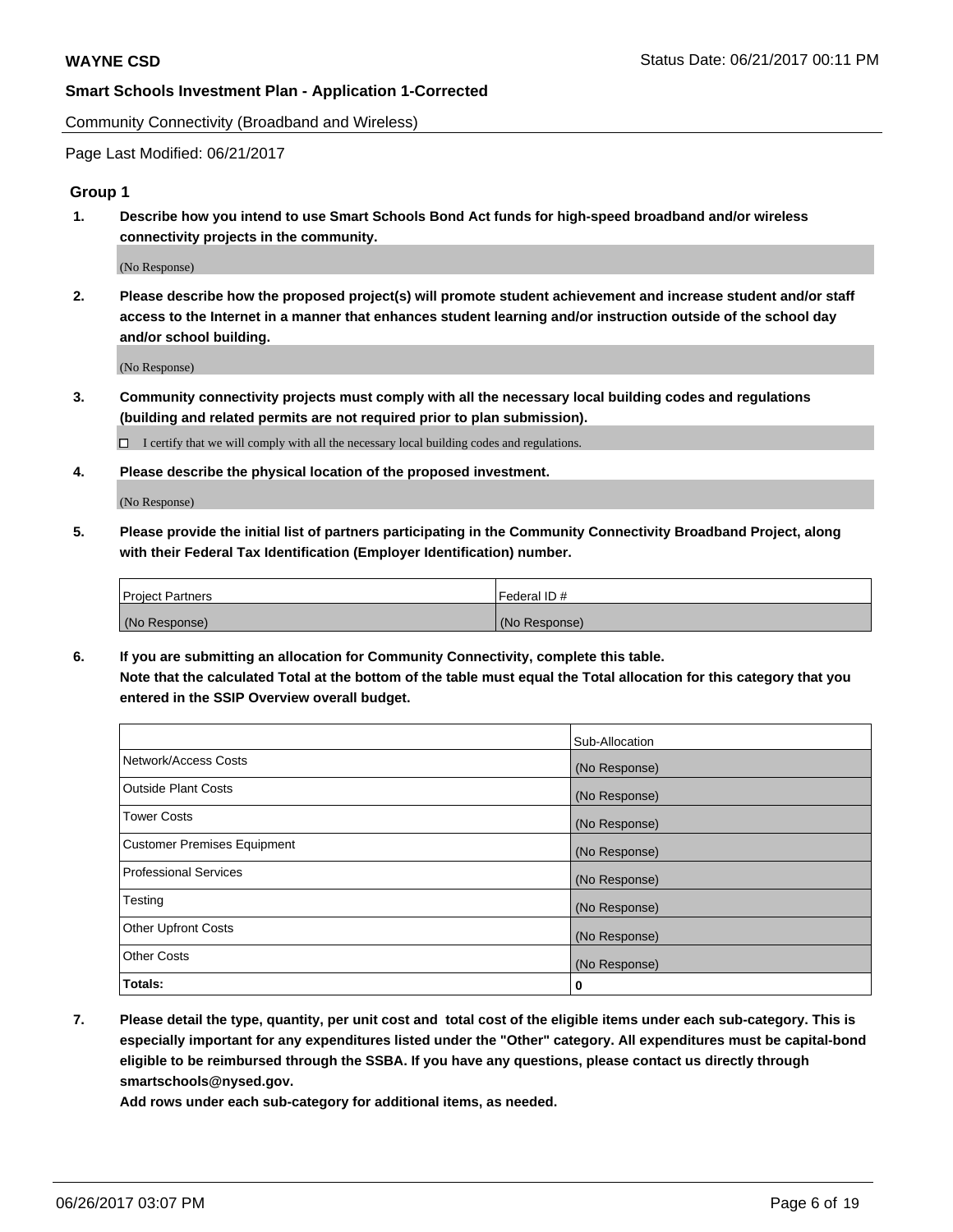Community Connectivity (Broadband and Wireless)

| Select the allowable expenditure | Item to be purchased | <b>Quantity</b> | Cost per Item | <b>Total Cost</b> |
|----------------------------------|----------------------|-----------------|---------------|-------------------|
| type.                            |                      |                 |               |                   |
| Repeat to add another item under |                      |                 |               |                   |
| each type.                       |                      |                 |               |                   |
| (No Response)                    | (No Response)        | (No Response)   | (No Response) | (No Response)     |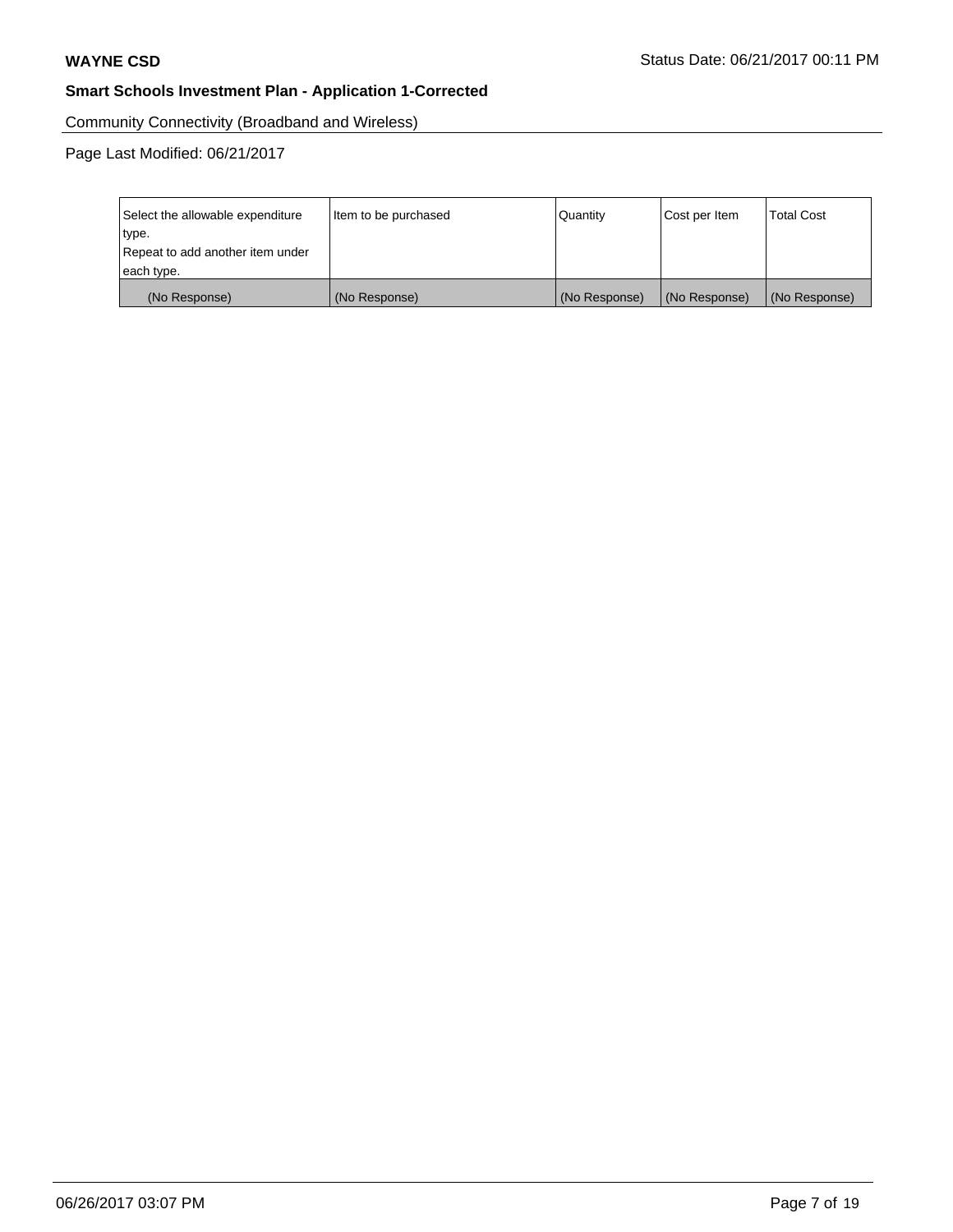### Classroom Learning Technology

Page Last Modified: 06/21/2017

## **Questions**

**1. In order for students and faculty to receive the maximum benefit from the technology made available under the Smart Schools Bond Act, their school buildings must possess sufficient connectivity infrastructure to ensure that devices can be used during the school day. Smart Schools Investment Plans must demonstrate that sufficient infrastructure that meets the Federal Communications Commission's 100 Mbps per 1,000 students standard currently exists in the buildings where new devices will be deployed, or is a planned use of a portion of Smart Schools Bond Act funds, or is under development through another funding source.**

**Smart Schools Bond Act funds used for technology infrastructure or classroom technology investments must increase the number of school buildings that meet or exceed the minimum speed standard of 100 Mbps per 1,000 students and staff within 12 months. This standard may be met on either a contracted 24/7 firm service or a "burstable" capability. If the standard is met under the burstable criteria, it must be:**

**1. Specifically codified in a service contract with a provider, and**

**2. Guaranteed to be available to all students and devices as needed, particularly during periods of high demand, such as computer-based testing (CBT) periods.**

**Please describe how your district already meets or is planning to meet this standard within 12 months of plan submission.**

Wayne Central School District meets this standard with the following rationale:

Student enrollment is 2,243 currently. That equates to 224.3 Mbps as per the standard. We have 500 Mbps which exceeds the standard. Therefore we meet with criteria.

- **1a. If a district believes that it will be impossible to meet this standard within 12 months, it may apply for a waiver of this requirement, as described on the Smart Schools website. The waiver must be filed and approved by SED prior to submitting this survey.**
	- $\Box$  By checking this box, you are certifying that the school district has an approved waiver of this requirement on file with the New York State Education Department.

**2. Connectivity Speed Calculator (Required)**

|                         | Number of<br>Students | Multiply by<br>100 Kbps | Divide by 1000 Current Speed<br>to Convert to<br>Required<br>Speed in Mb | lin Mb | Expected<br>Speed to be<br>Attained Within Required<br>12 Months | <b>Expected Date</b><br><b>When</b><br>Speed Will be<br>Met |
|-------------------------|-----------------------|-------------------------|--------------------------------------------------------------------------|--------|------------------------------------------------------------------|-------------------------------------------------------------|
| <b>Calculated Speed</b> | 2.243                 | 224,300                 | 224.3                                                                    | 500    | (No<br>Response)                                                 | l (No<br>Response)                                          |

**3. If the district wishes to have students and staff access the Internet from wireless devices within the school building, or in close proximity to it, it must first ensure that it has a robust Wi-Fi network in place that has sufficient bandwidth to meet user demand.**

**Please describe how you have quantified this demand and how you plan to meet this demand.**

Currently our bandwidth is more than sufficient to provide wifi saturation in allowing for our goal of 1:1 device access for our students. However, with this plan, Access Points will be purchased and placed in each of our classrooms to move from 50% coverage to 100% saturation. This is because although we have the bandwidth and network infrastructure including existing cat6 cabling and switches, we lack in the number of access point devices needed in the classroom. This will be needed in conjunction with the purchase of chrome book and ipad devices for students, increasing access for students in the classroom.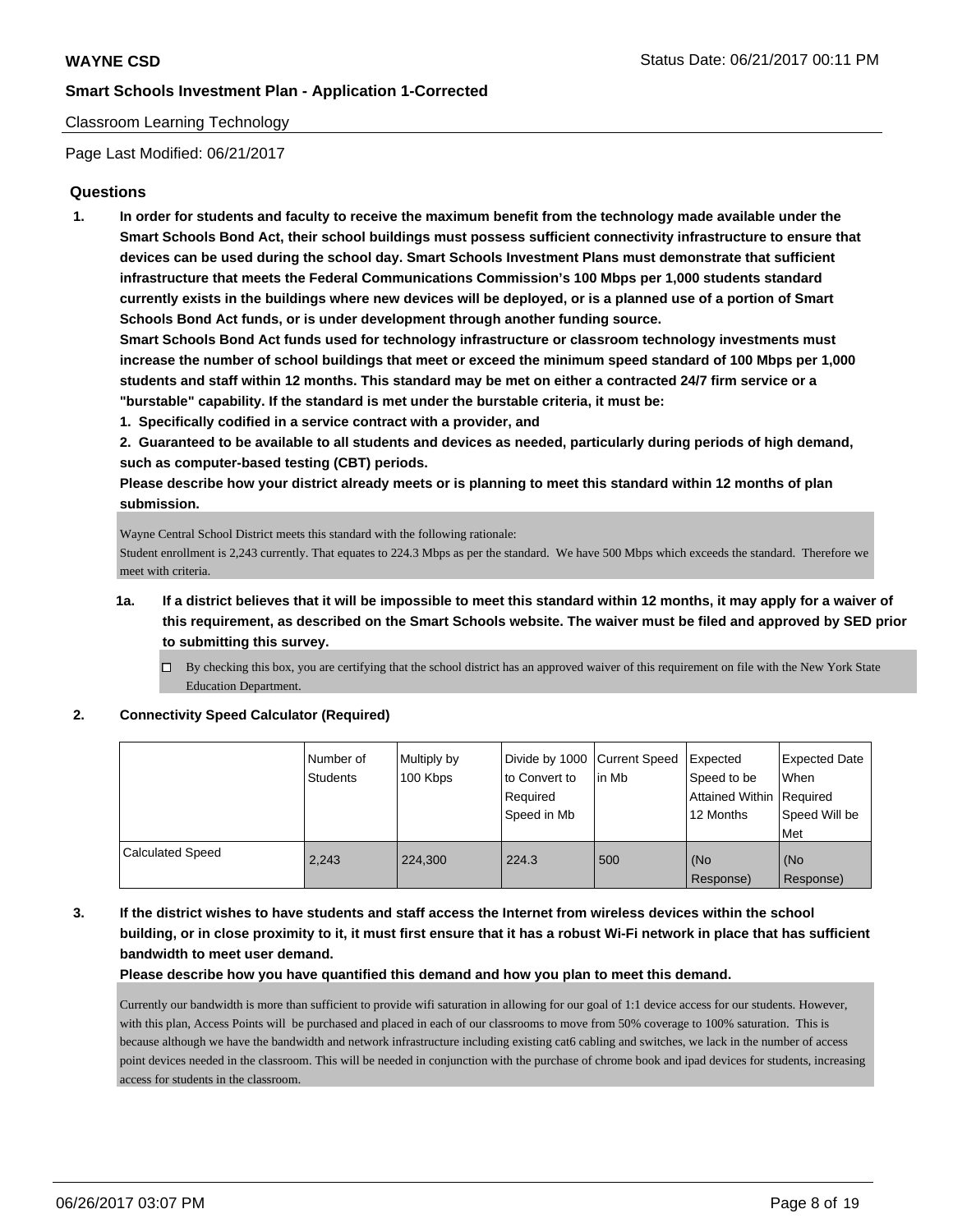### Classroom Learning Technology

Page Last Modified: 06/21/2017

**4. All New York State public school districts are required to complete and submit an Instructional Technology Plan survey to the New York State Education Department in compliance with Section 753 of the Education Law and per Part 100.12 of the Commissioner's Regulations.**

**Districts that include educational technology purchases as part of their Smart Schools Investment Plan must have a submitted and approved Instructional Technology Plan survey on file with the New York State Education Department.**

- By checking this box, you are certifying that the school district has an approved Instructional Technology Plan survey on file with the New York State Education Department.
- **5. Describe the devices you intend to purchase and their compatibility with existing or planned platforms or systems. Specifically address the adequacy of each facility's electrical, HVAC and other infrastructure necessary to install and support the operation of the planned technology.**

Wayne Central operates a modern data center with adequate electrical and HVAC in maintaining our investment.

We plan to purchase Chromebooks, Ipads, presentation displays, and access points. These devices are consistent with existing initiatives and operational environments. For example, The chromebooks and ipads are supplementing existing applications and instructional practices specific to our google apps for education environment and apple apps already in use and proven to be instructionally sound and valid within our district. The purchase of these two device models are intended to increase student access and efficiency. Devices will be accessible 1:1 where students bring them home as well as carts within classrooms that charge over night for which power outlets exist. Presentation displays will be purchased to replace aging smart board systems which will be compatible with current systems as well as facilities.

### **6. Describe how the proposed technology purchases will:**

- **> enhance differentiated instruction;**
- **> expand student learning inside and outside the classroom;**
- **> benefit students with disabilities and English language learners; and**
- **> contribute to the reduction of other learning gaps that have been identified within the district.**

**The expectation is that districts will place a priority on addressing the needs of students who struggle to succeed in a rigorous curriculum. Responses in this section should specifically address this concern and align with the district's Instructional Technology Plan (in particular Question 2 of E. Curriculum and Instruction: "Does the district's instructional technology plan address the needs of students with disabilities to ensure equitable access to instruction, materials and assessments?" and Question 3 of the same section: "Does the district's instructional technology plan address the provision of assistive technology specifically for students with disabilities to ensure access to and participation in the general curriculum?"**

Purchasing additional Chromebooks and ipads for classrooms will further enhance our strategic plan initiatives that include a technology scope and sequence to support instruction and re-alignment of our curriculum.

Teachers at Wayne CSD are utilizing Google Apps for Education tools. These tools increase the ability for students and teachers to communicate, collaborate and develop and build upon ideas and problem solving.

 Within Google Apps for Education, there are a number of assistive technology tools to help students with disabilities and English Language Learners. For example: Read & Write for Google Chrome reads any document or website to the student; Google Voice typing allows a student to speak and their words appear in a word processing document; Google translate will translate anything appearing on the screen into nearly any language

Having additional Chromebooks and ipads will expand the use of these tools.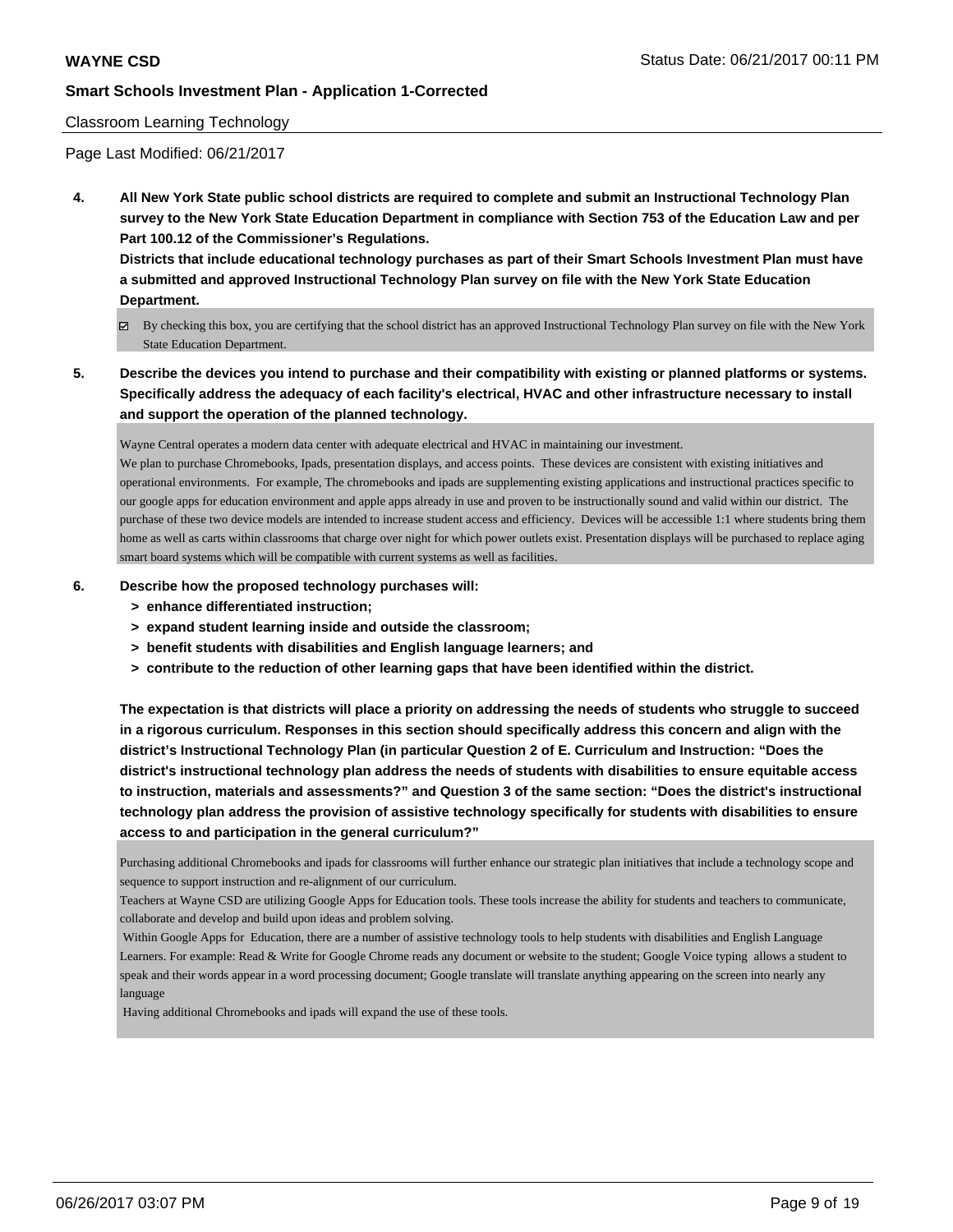#### Classroom Learning Technology

Page Last Modified: 06/21/2017

**7. Where appropriate, describe how the proposed technology purchases will enhance ongoing communication with parents and other stakeholders and help the district facilitate technology-based regional partnerships, including distance learning and other efforts.**

Increasing access to devices for students increases their ability to be connected with their teachers during the school day as well as from home. Google Classroom is a great example of one way teachers and students can collaborate, submit, and share student work and it is in a contained environment. Google Apps for Education makes it much easier for students to access their work at home on any device. This give parents an opportunity to see exactly what their child is working on and assist if needed. Our student information system provides students and parents a means of checking assignments, grades and a means of communicating via our Waynecsd gmail system.

**8. Describe the district's plan to provide professional development to ensure that administrators, teachers and staff can employ the technology purchased to enhance instruction successfully.**

**Note: This response should be aligned and expanded upon in accordance with your district's response to Question 1 of F. Professional Development of your Instructional Technology Plan: "Please provide a summary of professional development offered to teachers and staff, for the time period covered by this plan, to support technology to enhance teaching and learning. Please include topics, audience and method of delivery within your summary."**

Teachers will have the opportunity to participate in various levels and formats of training that will support their instruction. Google drive and apps for education, Google mail, online content, smart notebook, and school tool (our student information system) are our focus. Along with that is training in our purchasing system, nVision.

We currently have teachers on special assignment that provide coaching and embedded classroom modeling and guidance in the use of google apps for education tools and online content that tie in with our instructional strategy tools of differentiated instruction and blended learning modes of instruction. This spring we will be supporting teachers further by implementing our newly created technology skills scope and sequence k-12. The Professional Development Team, the Strategic Planning Committee and the Technology Committee have been working hand in hand all year in coordinating professional develop opportunities for our staff.

- **9. Districts must contact the SUNY/CUNY teacher preparation program that supplies the largest number of the district's new teachers to request advice on innovative uses and best practices at the intersection of pedagogy and educational technology.**
	- $\boxtimes$  By checking this box, you certify that you have contacted the SUNY/CUNY teacher preparation program that supplies the largest number of your new teachers to request advice on these issues.
	- **9a. Please enter the name of the SUNY or CUNY Institution that you contacted.**

SUNY Geneseo

**9b. Enter the primary Institution phone number.**

(585) 245-5000

**9c. Enter the name of the contact person with whom you consulted and/or will be collaborating with on innovative uses of technology and best practices.**

Dr. Anjoo Sikka

**10. A district whose Smart Schools Investment Plan proposes the purchase of technology devices and other hardware must account for nonpublic schools in the district.**

#### **Are there nonpublic schools within your school district?**

□ Yes

**Ø** No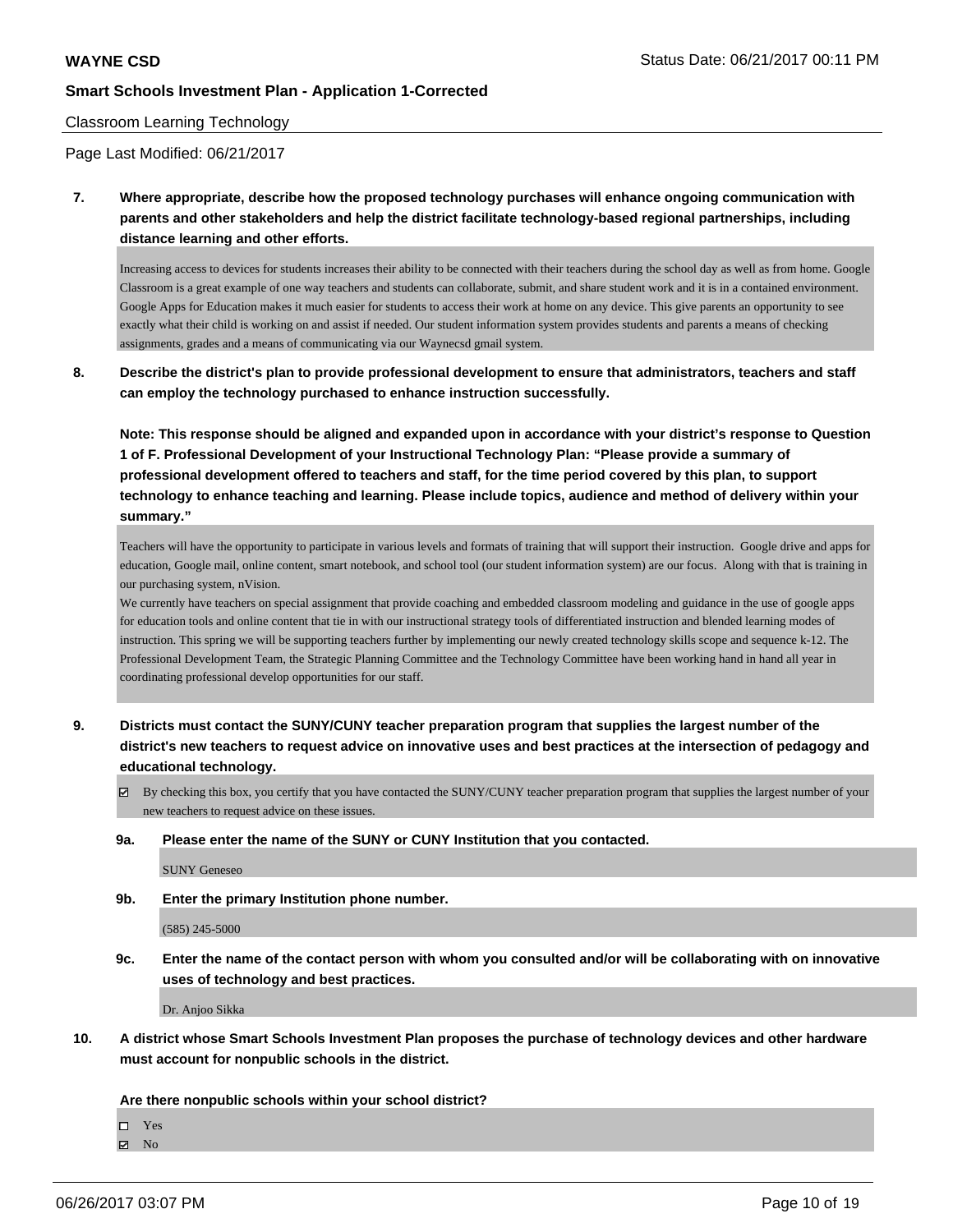### Classroom Learning Technology

Page Last Modified: 06/21/2017

### **11. Nonpublic Classroom Technology Loan Calculator**

**The Smart Schools Bond Act provides that any Classroom Learning Technology purchases made using Smart Schools funds shall be lent, upon request, to nonpublic schools in the district. However, no school district shall be required to loan technology in amounts greater than the total obtained and spent on technology pursuant to the Smart Schools Bond Act and the value of such loan may not exceed the total of \$250 multiplied by the nonpublic school enrollment in the base year at the time of enactment.**

**See:**

**http://www.p12.nysed.gov/mgtserv/smart\_schools/docs/Smart\_Schools\_Bond\_Act\_Guidance\_04.27.15\_Final.pdf.**

|                                       | 1. Classroom<br>Technology<br>Sub-allocation | 2. Public<br>l Enrollment<br>$(2014-15)$ | 3. Nonpublic<br>Enrollment<br>$(2014-15)$ | l 4. Sum of<br>Public and<br>l Nonpublic<br>l Enrollment | 15. Total Per<br>Pupil Sub-<br>lallocation | 6. Total<br>Nonpublic Loan<br>Amount                                                          |
|---------------------------------------|----------------------------------------------|------------------------------------------|-------------------------------------------|----------------------------------------------------------|--------------------------------------------|-----------------------------------------------------------------------------------------------|
| Calculated Nonpublic Loan<br>l Amount |                                              |                                          |                                           |                                                          |                                            | (No Response)   (No Response)   (No Response)   (No Response)   (No Response)   (No Response) |

**12. To ensure the sustainability of technology purchases made with Smart Schools funds, districts must demonstrate a long-term plan to maintain and replace technology purchases supported by Smart Schools Bond Act funds. This sustainability plan shall demonstrate a district's capacity to support recurring costs of use that are ineligible for Smart Schools Bond Act funding such as device maintenance, technical support, Internet and wireless fees, maintenance of hotspots, staff professional development, building maintenance and the replacement of incidental items. Further, such a sustainability plan shall include a long-term plan for the replacement of purchased devices and equipment at the end of their useful life with other funding sources.**

 $\boxtimes$  By checking this box, you certify that the district has a sustainability plan as described above.

**13. Districts must ensure that devices purchased with Smart Schools Bond funds will be distributed, prepared for use, maintained and supported appropriately. Districts must maintain detailed device inventories in accordance with generally accepted accounting principles.**

By checking this box, you certify that the district has a distribution and inventory management plan and system in place.

**14. If you are submitting an allocation for Classroom Learning Technology complete this table. Note that the calculated Total at the bottom of the table must equal the Total allocation for this category that you entered in the SSIP Overview overall budget.**

|                          | Sub-Allocation |
|--------------------------|----------------|
| Interactive Whiteboards  | 112,500        |
| Computer Servers         | (No Response)  |
| <b>Desktop Computers</b> | (No Response)  |
| <b>Laptop Computers</b>  | 56,875         |
| <b>Tablet Computers</b>  | 30,000         |
| <b>Other Costs</b>       | 13,125         |
| Totals:                  | 212,500        |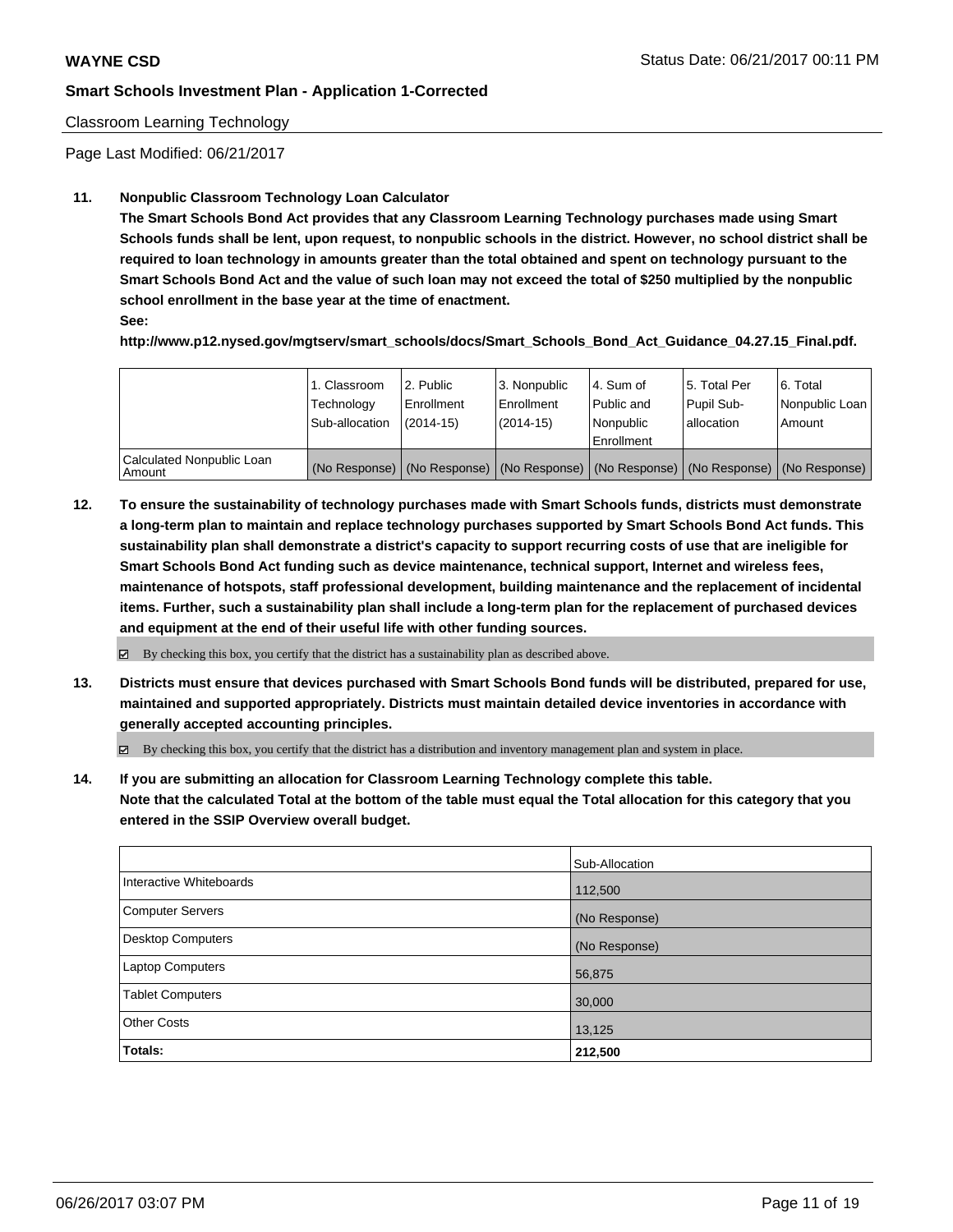### Classroom Learning Technology

Page Last Modified: 06/21/2017

**15. Please detail the type, quantity, per unit cost and total cost of the eligible items under each sub-category. This is especially important for any expenditures listed under the "Other" category. All expenditures must be capital-bond eligible to be reimbursed through the SSBA. If you have any questions, please contact us directly through smartschools@nysed.gov.**

**Please specify in the "Item to be Purchased" field which specific expenditures and items are planned to meet the district's nonpublic loan requirement, if applicable.**

**NOTE: Wireless Access Points that will be loaned/purchased for nonpublic schools should ONLY be included in this category, not under School Connectivity, where public school districts would list them. Add rows under each sub-category for additional items, as needed.**

| Select the allowable expenditure | I Item to be Purchased            | Quantity | Cost per Item | <b>Total Cost</b> |
|----------------------------------|-----------------------------------|----------|---------------|-------------------|
| type.                            |                                   |          |               |                   |
| Repeat to add another item under |                                   |          |               |                   |
| each type.                       |                                   |          |               |                   |
| Interactive Whiteboards          | <b>Flat Screen Touch Monitors</b> | 25       | 4,500         | 112,500           |
| <b>Tablet Computers</b>          | Ipads                             | 75       | 400           | 30,000            |
| <b>Laptop Computers</b>          | Chromebooks                       | 175      | 325           | 56,875            |
| <b>Other Costs</b>               | <b>Charging Carts</b>             | 10       | 1,312         | 13,125            |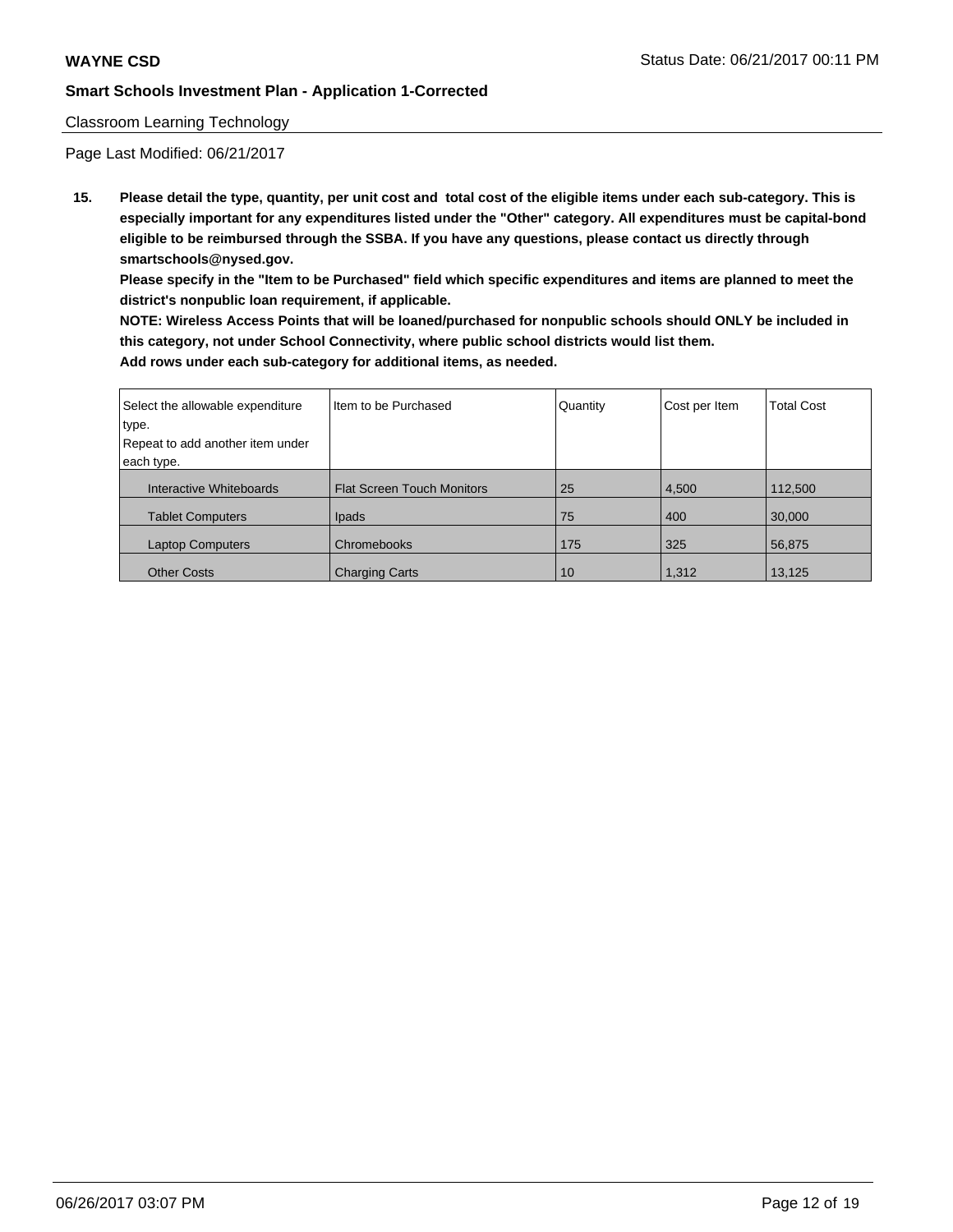### Pre-Kindergarten Classrooms

Page Last Modified: 06/21/2017

# **Group 1**

**1. Provide information regarding how and where the district is currently serving pre-kindergarten students and justify the need for additional space with enrollment projections over 3 years.**

(No Response)

- **2. Describe the district's plan to construct, enhance or modernize education facilities to accommodate prekindergarten programs. Such plans must include:**
	- **Specific descriptions of what the district intends to do to each space;**
	- **An affirmation that pre-kindergarten classrooms will contain a minimum of 900 square feet per classroom;**
	- **The number of classrooms involved;**
	- **The approximate construction costs per classroom; and**
	- **Confirmation that the space is district-owned or has a long-term lease that exceeds the probable useful life of the improvements.**

(No Response)

**3. Smart Schools Bond Act funds may only be used for capital construction costs. Describe the type and amount of additional funds that will be required to support ineligible ongoing costs (e.g. instruction, supplies) associated with any additional pre-kindergarten classrooms that the district plans to add.**

(No Response)

**4. All plans and specifications for the erection, repair, enlargement or remodeling of school buildings in any public school district in the State must be reviewed and approved by the Commissioner. Districts that plan capital projects using their Smart Schools Bond Act funds will undergo a Preliminary Review Process by the Office of Facilities Planning.**

**Please indicate on a separate row each project number given to you by the Office of Facilities Planning.**

| Project Number |  |
|----------------|--|
| (No Response)  |  |

**5. If you have made an allocation for Pre-Kindergarten Classrooms, complete this table. Note that the calculated Total at the bottom of the table must equal the Total allocation for this category that you entered in the SSIP Overview overall budget.**

| Totals:                                  | 0              |
|------------------------------------------|----------------|
| Other Costs                              | (No Response)  |
| Enhance/Modernize Educational Facilities | (No Response)  |
| Construct Pre-K Classrooms               | (No Response)  |
|                                          | Sub-Allocation |

**6. Please detail the type, quantity, per unit cost and total cost of the eligible items under each sub-category. This is especially important for any expenditures listed under the "Other" category. All expenditures must be capital-bond eligible to be reimbursed through the SSBA. If you have any questions, please contact us directly through smartschools@nysed.gov.**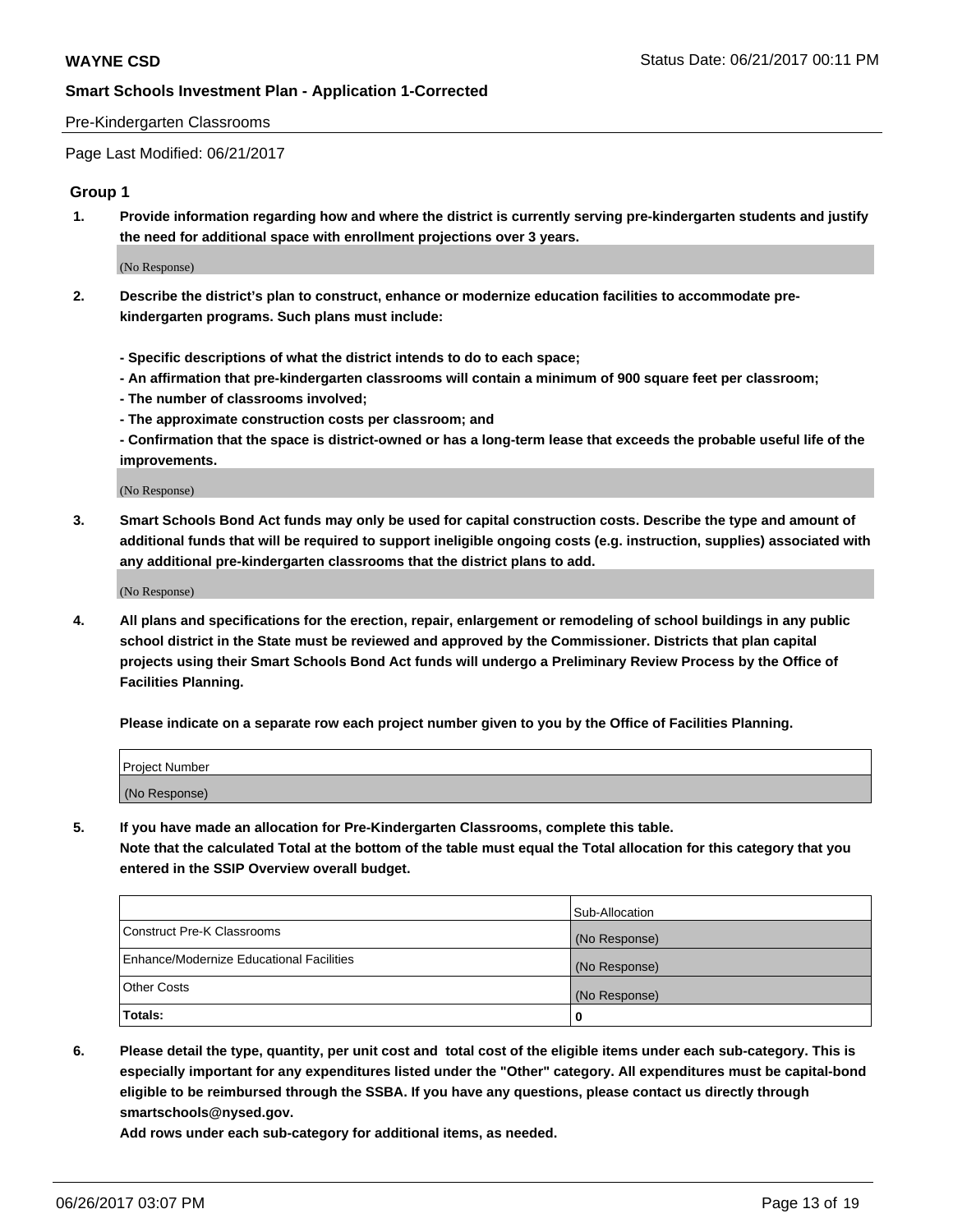# Pre-Kindergarten Classrooms

| Select the allowable expenditure | Item to be purchased | Quantity      | Cost per Item | <b>Total Cost</b> |
|----------------------------------|----------------------|---------------|---------------|-------------------|
| type.                            |                      |               |               |                   |
| Repeat to add another item under |                      |               |               |                   |
| each type.                       |                      |               |               |                   |
| (No Response)                    | (No Response)        | (No Response) | (No Response) | (No Response)     |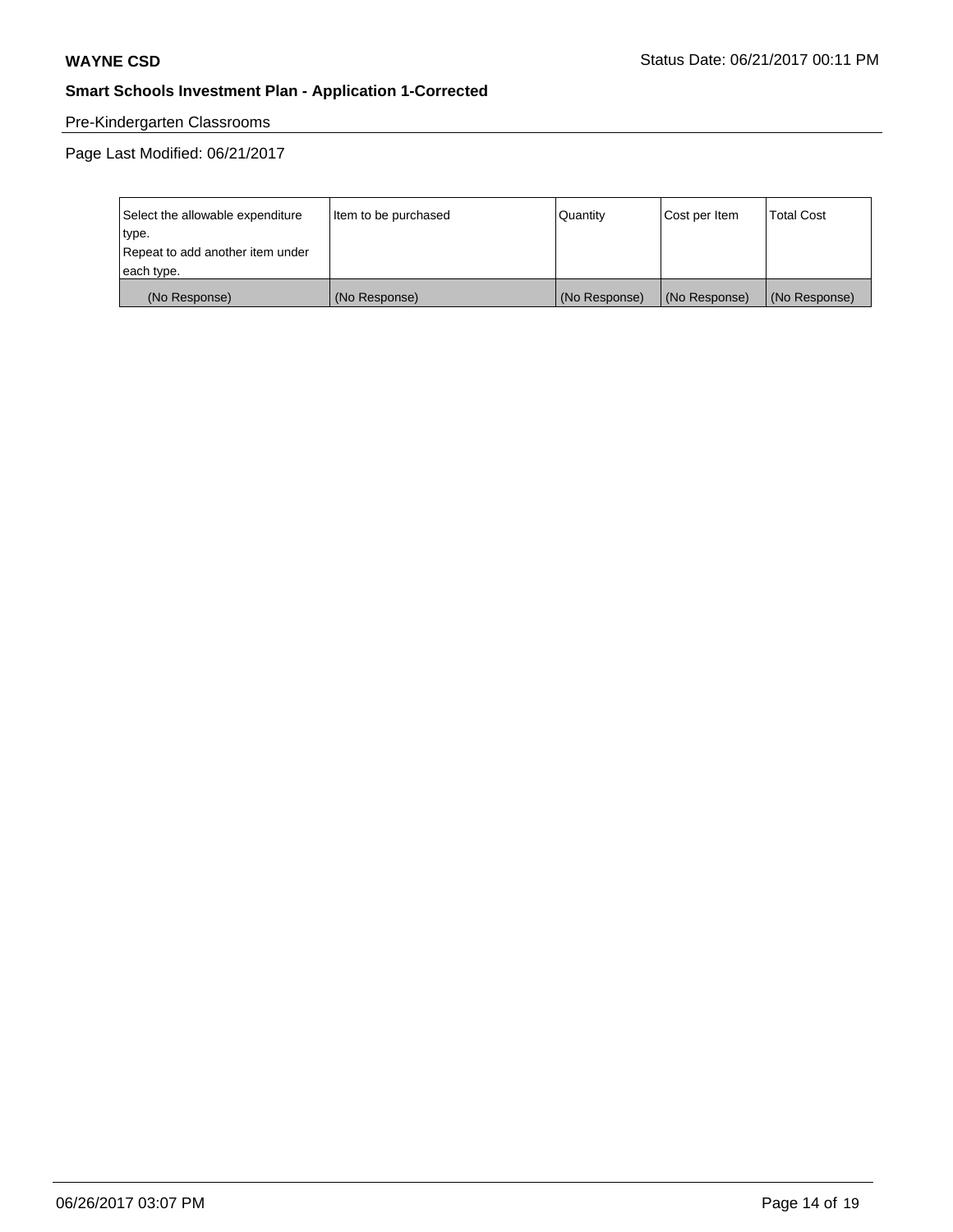Replace Transportable Classrooms

Page Last Modified: 06/21/2017

### **Group 1**

**1. Describe the district's plan to construct, enhance or modernize education facilities to provide high-quality instructional space by replacing transportable classrooms.**

(No Response)

**2. All plans and specifications for the erection, repair, enlargement or remodeling of school buildings in any public school district in the State must be reviewed and approved by the Commissioner. Districts that plan capital projects using their Smart Schools Bond Act funds will undergo a Preliminary Review Process by the Office of Facilities Planning.**

**Please indicate on a separate row each project number given to you by the Office of Facilities Planning.**

| Project Number |  |
|----------------|--|
| (No Response)  |  |

**3. For large projects that seek to blend Smart Schools Bond Act dollars with other funds, please note that Smart Schools Bond Act funds can be allocated on a pro rata basis depending on the number of new classrooms built that directly replace transportable classroom units.**

**If a district seeks to blend Smart Schools Bond Act dollars with other funds describe below what other funds are being used and what portion of the money will be Smart Schools Bond Act funds.**

(No Response)

**4. If you have made an allocation for Replace Transportable Classrooms, complete this table. Note that the calculated Total at the bottom of the table must equal the Total allocation for this category that you entered in the SSIP Overview overall budget.**

|                                                | Sub-Allocation |
|------------------------------------------------|----------------|
| Construct New Instructional Space              | (No Response)  |
| Enhance/Modernize Existing Instructional Space | (No Response)  |
| Other Costs                                    | (No Response)  |
| Totals:                                        | 0              |

**5. Please detail the type, quantity, per unit cost and total cost of the eligible items under each sub-category. This is especially important for any expenditures listed under the "Other" category. All expenditures must be capital-bond eligible to be reimbursed through the SSBA. If you have any questions, please contact us directly through smartschools@nysed.gov.**

| Select the allowable expenditure | Item to be purchased | Quantity      | Cost per Item | <b>Total Cost</b> |
|----------------------------------|----------------------|---------------|---------------|-------------------|
| type.                            |                      |               |               |                   |
| Repeat to add another item under |                      |               |               |                   |
| each type.                       |                      |               |               |                   |
| (No Response)                    | (No Response)        | (No Response) | (No Response) | (No Response)     |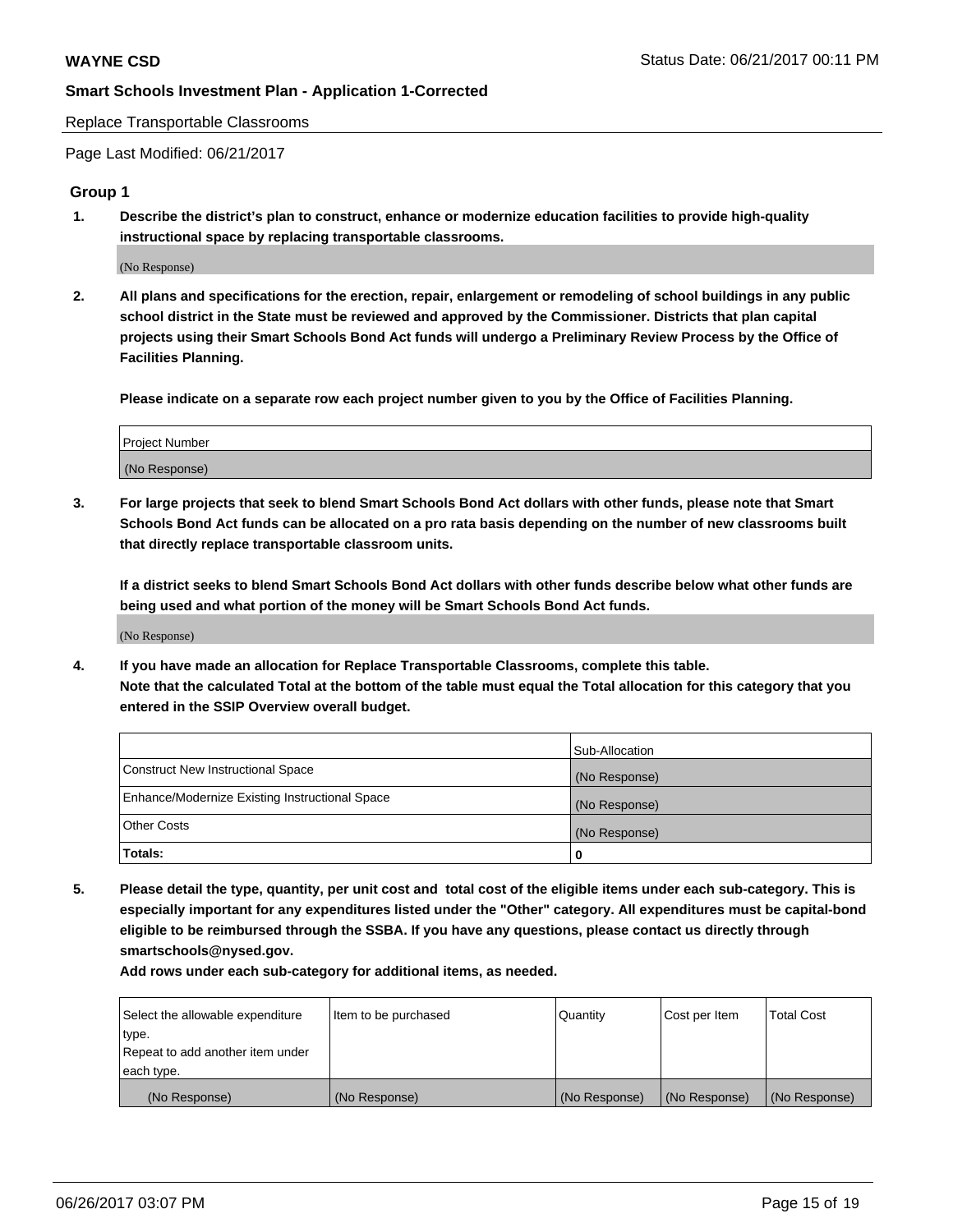### High-Tech Security Features

Page Last Modified: 06/21/2017

## **Group 1**

**1. Describe how you intend to use Smart Schools Bond Act funds to install high-tech security features in school buildings and on school campuses.**

Wayne Central School District would like to utilize the bond act funds to increase and upgrade our security camera system and visitor monitoring systems. This first application will allow us to purchase the Raptor visitor system, additional IP security cameras. We currently have in place a door access system and analog/IP security cameras. Cat6 is also in place for the new cameras we intend to purchase. There are no facilities updates that need to occur for the intended use of the smart bond funds. Switches needed to accommodate the additional IP cameras will be purchased from general fund.

**2. All plans and specifications for the erection, repair, enlargement or remodeling of school buildings in any public school district in the State must be reviewed and approved by the Commissioner. Districts that plan capital projects using their Smart Schools Bond Act funds will undergo a Preliminary Review Process by the Office of Facilities Planning.** 

**Please indicate on a separate row each project number given to you by the Office of Facilities Planning.**

| Project Number        |  |
|-----------------------|--|
| 65-08-01-06-7-999-BA1 |  |

**3. Was your project deemed eligible for streamlined Review?**

Yes  $\square$  No

- **3a. Districts with streamlined projects must certify that they have reviewed all installations with their licensed architect or engineer of record, and provide that person's name and license number. The licensed professional must review the products and proposed method of installation prior to implementation and review the work during and after completion in order to affirm that the work was code-compliant, if requested.**
	- $\boxtimes$  By checking this box, you certify that the district has reviewed all installations with a licensed architect or engineer of record.
- **4. Include the name and license number of the architect or engineer of record.**

| Name                    | License Number |
|-------------------------|----------------|
| <b>Derrick Williams</b> | 358796         |

**5. If you have made an allocation for High-Tech Security Features, complete this table. Note that the calculated Total at the bottom of the table must equal the Total allocation for this category that you**

**entered in the SSIP Overview overall budget.**

|                                                      | Sub-Allocation |
|------------------------------------------------------|----------------|
| Capital-Intensive Security Project (Standard Review) | (No Response)  |
| <b>Electronic Security System</b>                    | 91,500         |
| <b>Entry Control System</b>                          | 8,500          |
| Approved Door Hardening Project                      | (No Response)  |
| <b>Other Costs</b>                                   | (No Response)  |
| Totals:                                              | 100,000        |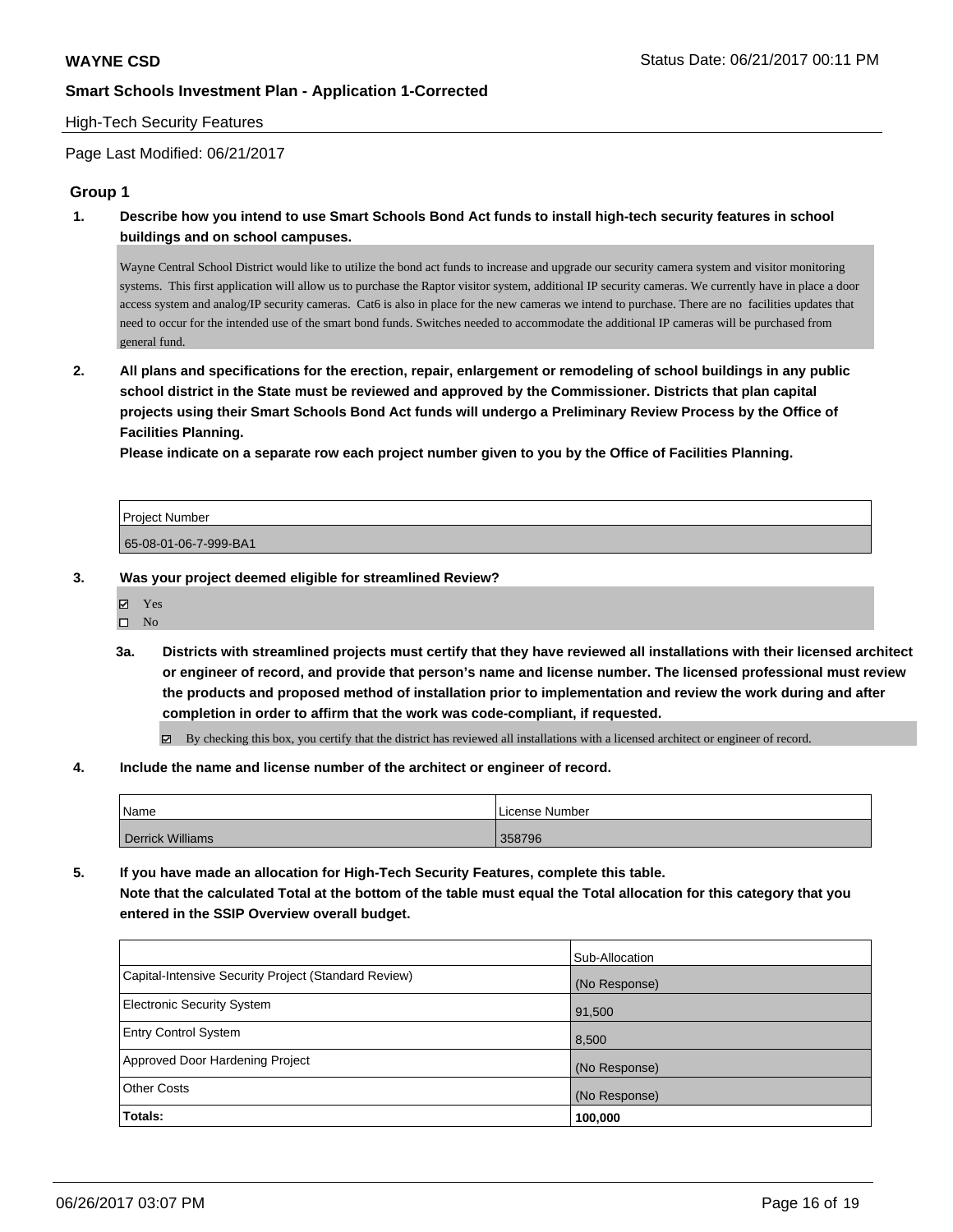## High-Tech Security Features

Page Last Modified: 06/21/2017

**6. Please detail the type, quantity, per unit cost and total cost of the eligible items under each sub-category. This is especially important for any expenditures listed under the "Other" category. All expenditures must be capital-bond eligible to be reimbursed through the SSBA. If you have any questions, please contact us directly through smartschools@nysed.gov.**

| Select the allowable expenditure  | Item to be purchased                    | Quantity | Cost per Item | <b>Total Cost</b> |
|-----------------------------------|-----------------------------------------|----------|---------------|-------------------|
| type.                             |                                         |          |               |                   |
| Repeat to add another item under  |                                         |          |               |                   |
| each type.                        |                                         |          |               |                   |
| <b>Entry Control System</b>       | <b>Raptor Visitor Monitoring System</b> | 5        | 1.700         | 8.500             |
| <b>Electronic Security System</b> | <b>Security Cameras</b>                 | 183      | 500           | 91,500            |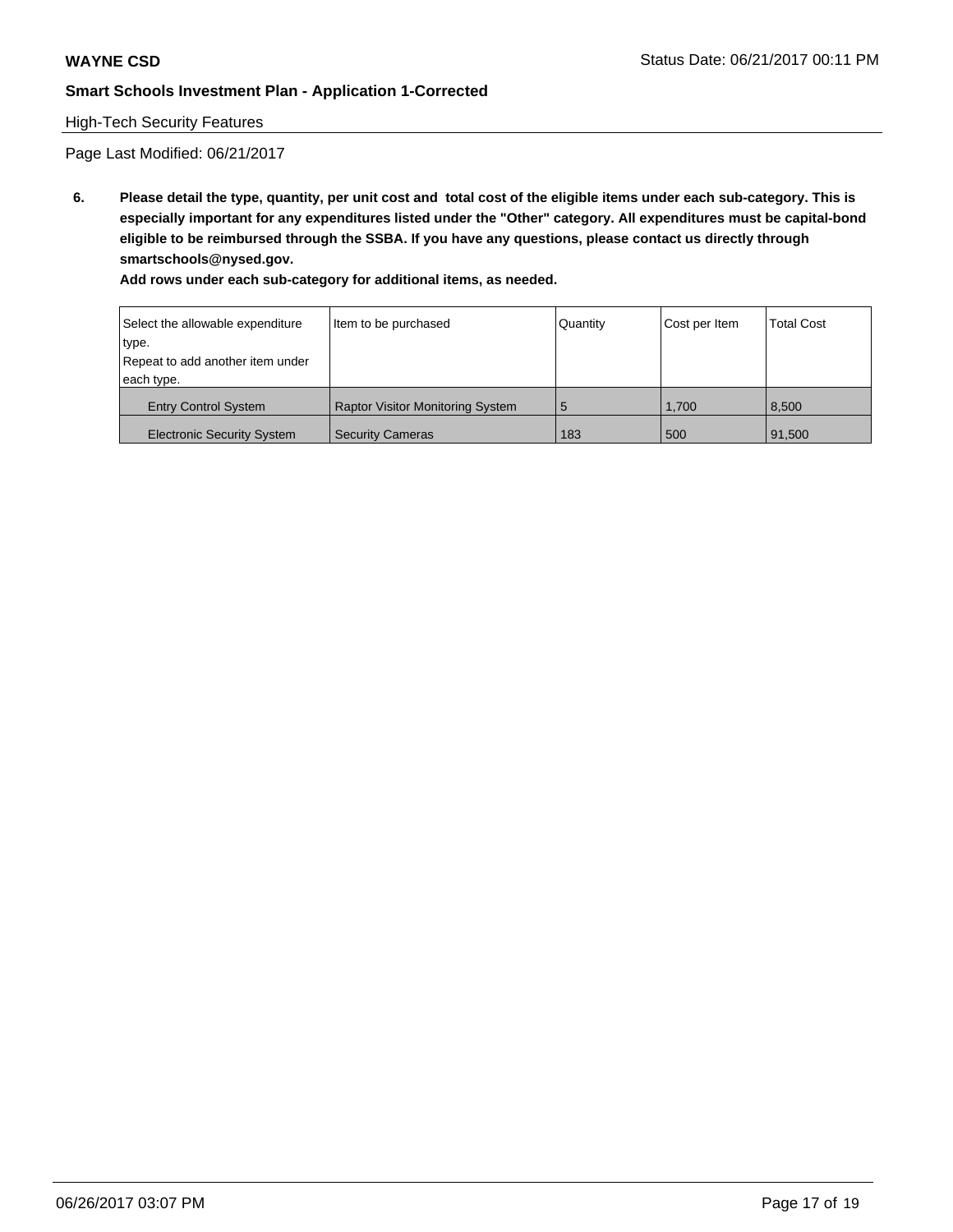Report